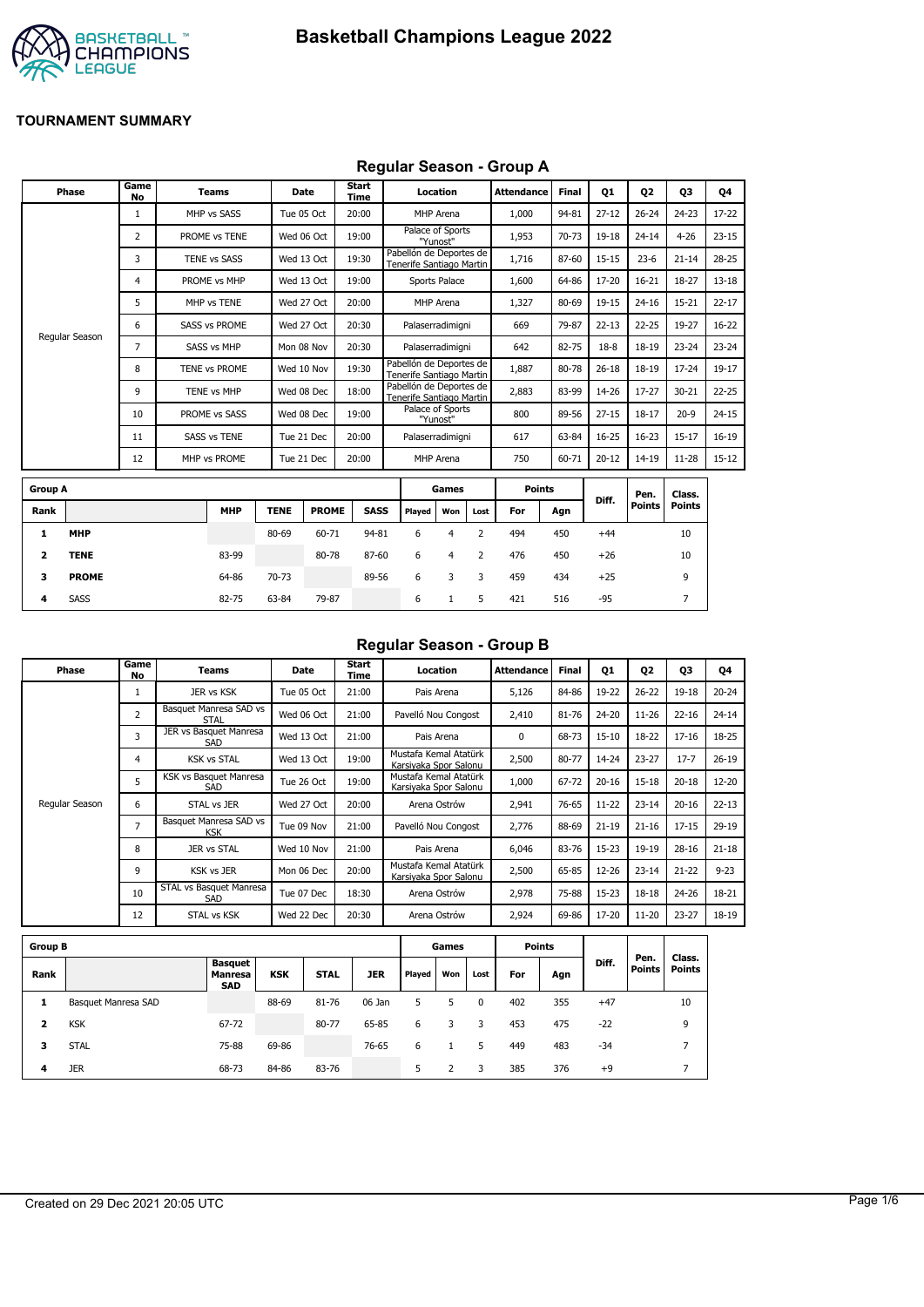



### **Regular Season - Group C**

| Phase          | Game<br><b>No</b> | <b>Teams</b>        | <b>Date</b> | Start<br>Time | Location                                            | Attendance | <b>Final</b> | Q1        | Q <sub>2</sub> | Q3        | 04        | OT <sub>1</sub> |
|----------------|-------------------|---------------------|-------------|---------------|-----------------------------------------------------|------------|--------------|-----------|----------------|-----------|-----------|-----------------|
|                |                   | LAVR vs JDA         | Tue 05 Oct  | 19:30         | Peace and Friendship<br>Stadium                     | 400        | 65-63        | $16 - 14$ | $14 - 14$      | $14 - 15$ | $21 - 20$ |                 |
|                | 2                 | NIZH vs Unicaja SD  | Wed 06 Oct  | 19:00         | Cultural Entertainment<br>Complex "Nagorny"         | 326        | 62-79        | 19-23     | $18 - 17$      | $12 - 12$ | 13-27     |                 |
|                | 3                 | JDA vs NIZH         | Tue 19 Oct  | 20:30         | Palais des Sport Jean-<br>Michel Geoffrov           |            | 89-75        | 12-26     | $28 - 13$      | $23 - 13$ | $26 - 23$ |                 |
|                | 4                 | Unicaja SD vs LAVR  | Wed 20 Oct  | 20:30         | Palacio de Deportes<br>Jose Maria Martin<br>Carpena | 4,473      | 86-70        | $20 - 20$ | $25 - 15$      | $21 - 21$ | $20 - 14$ |                 |
|                | 5                 | Unicaja SD vs JDA   | Mon 01 Nov  | 20:30         | Palacio de Deportes<br>Jose Maria Martin<br>Carpena | 4,919      | 83-54        | $21 - 22$ | $15 - 7$       | $26 - 7$  | $21 - 18$ |                 |
| Regular Season | 6                 | LAVR vs NIZH        | Tue 02 Nov  | 19:30         | Peace and Friendship<br>Stadium                     | 500        | 95-86        | $28 - 27$ | $21 - 17$      | $13 - 15$ | 18-21     | $15-6$          |
|                | 7                 | <b>NIZH vs LAVR</b> | Wed 17 Nov  | 19:00         | Cultural Entertainment<br>Complex "Nagorny"         | 481        | 74-62        | $21 - 20$ | $19 - 11$      | $13 - 17$ | $21 - 14$ |                 |
|                | 8                 | JDA vs Unicaja SD   | Tue 16 Nov  | 20:30         | Palais des Sport Jean-<br>Michel Geoffrov           | 4,000      | 78-68        | $21 - 15$ | $26 - 17$      | $13 - 17$ | 18-19     |                 |
|                | 9                 | <b>JDA vs LAVR</b>  | Tue 14 Dec  | 20:30         | Palais des Sport Jean-<br>Michel Geoffrov           | 4,000      | 73-49        | $24 - 14$ | $14 - 15$      | $22 - 13$ | $13 - 7$  |                 |
|                | 10                | Unicaja SD vs NIZH  | Wed 15 Dec  | 20:30         | Palacio de Deportes<br>Jose Maria Martin<br>Carpena | 6,137      | 93-69        | $15 - 17$ | $23 - 8$       | $27 - 25$ | 28-19     |                 |
|                | 11                | LAVR vs Unicaja SD  | Tue 21 Dec  | 19:30         | Peace and Friendship<br>Stadium                     | 0          | 70-58        | $25-19$   | $16-9$         | $16 - 14$ | $13 - 16$ |                 |
|                | 12                | NIZH vs JDA         | Tue 21 Dec  | 20:30         | Cultural Entertainment<br>Complex "Nagorny"         | 681        | 93-85        | 23-20     | $26 - 20$      | $26 - 27$ | 18-18     |                 |
|                |                   |                     |             |               |                                                     |            |              |           |                |           |           |                 |

| <b>Group C</b> |             |               |            |             |             |        | Games |      |     | <b>Points</b> |       | Pen.          | Class. |
|----------------|-------------|---------------|------------|-------------|-------------|--------|-------|------|-----|---------------|-------|---------------|--------|
| Rank           |             | Unicaja<br>SD | <b>JDA</b> | <b>LAVR</b> | <b>NIZH</b> | Played | Won   | Lost | For | Agn           | Diff. | <b>Points</b> | Points |
|                | Unicaja SD  |               | 83-54      | 86-70       | 93-69       | 6      | 4     |      | 467 | 403           | $+64$ |               | 10     |
| 2              | <b>JDA</b>  | 78-68         |            | 73-49       | 89-75       | 6      | 3     | 3    | 442 | 433           | $+9$  |               | 9      |
| 3              | <b>LAVR</b> | 70-58         | 65-63      |             | 95-86       | 6      |       |      | 411 | 440           | $-29$ |               | 9      |
| 4              | <b>NIZH</b> | 62-79         | 93-85      | 74-62       |             | 6      |       | 4    | 459 | 503           | $-44$ |               | 8      |

# **Regular Season - Group D**

| Phase          | Game<br>No     | Teams                                                 | <b>Date</b> | Start<br>Time | Location                          | <b>Attendance</b> | Final     | Q1        | 02        | 03        | Q4        |
|----------------|----------------|-------------------------------------------------------|-------------|---------------|-----------------------------------|-------------------|-----------|-----------|-----------|-----------|-----------|
|                | 1              | Universo Treviso Basket<br><b>SSDRL vs RIGA</b>       | Tue 05 Oct  | 20:30         | Palaverde                         | 1,353             | 91-85     | $23 - 22$ | 19-30     | $23 - 12$ | $26 - 21$ |
|                | $\overline{2}$ | SZOM vs AEK                                           | Wed 06 Oct  | 18:00         | Savaria Arena                     | 2,200             | 83-78     | 19-21     | $19 - 14$ | 19-19     | $26 - 24$ |
|                | 3              | <b>AEK vs Universo Treviso</b><br><b>Basket SSDRL</b> | Tue 19 Oct  | 19:30         | Ano Liosia Olympic<br>Sports Hall | 1,900             | 77-92     | 18-23     | 18-27     | $24 - 15$ | $17 - 27$ |
|                | 4              | RIGA vs SZOM                                          | Wed 20 Oct  | 19:00         | Arena Riga                        | 530               | 74-80     | $11 - 16$ | $26 - 19$ | 24-29     | $13 - 16$ |
|                | 5              | RIGA vs AEK                                           | Wed 03 Nov  | 19:00         | Arena Riga                        | 0                 | $92 - 76$ | $27 - 15$ | 19-19     | $22 - 22$ | 24-20     |
|                | 6              | Universo Treviso Basket<br><b>SSDRL vs SZOM</b>       | Wed 03 Nov  | 20:30         | Palaverde                         | 1,609             | 68-60     | $9 - 15$  | $23 - 12$ | $23 - 17$ | $13 - 16$ |
| Regular Season | 7              | AEK vs RIGA                                           | Mon 15 Nov  | 19:30         | Ano Liosia Olympic<br>Sports Hall | 1,150             | 88-79     | $25 - 25$ | $15 - 12$ | 18-21     | $30 - 21$ |
|                | 8              | SZOM vs Universo Treviso<br><b>Basket SSDRL</b>       | Wed 17 Nov  | 18:00         | Savaria Arena                     | 2,200             | 81-80     | 18-24     | $23-9$    | 18-24     | $22 - 23$ |
|                | 9              | RIGA vs Universo Treviso<br><b>Basket SSDRL</b>       | Tue 14 Dec  | 19:00         | Arena Riga                        | 500               | 74-71     | $16 - 15$ | 18-28     | $17 - 10$ | $23 - 18$ |
|                | 10             | AEK vs SZOM                                           | Tue 14 Dec  | 19:30         | Ano Liosia Olympic<br>Sports Hall | 1,250             | 83-89     | 15-26     | $23 - 16$ | $23 - 23$ | $22 - 24$ |
|                | 11             | SZOM vs RIGA                                          | Wed 22 Dec  | 20:00         | Savaria Arena                     | 2,500             | 68-59     | $15 - 27$ | $19-13$   | $17 - 12$ | $17 - 7$  |
|                | 12             | Universo Treviso Basket<br><b>SSDRL vs AEK</b>        | Wed 22 Dec  | 20:00         | Palaverde                         | 1,709             | 81-69     | 19-12     | $26 - 17$ | 14-24     | $22 - 16$ |
|                |                |                                                       |             |               |                                   |                   |           |           |           |           |           |

| <b>Group D</b> |                                                |             |                                                                    |             |            |        | Games |      |     | <b>Points</b> |       |                       |                         |
|----------------|------------------------------------------------|-------------|--------------------------------------------------------------------|-------------|------------|--------|-------|------|-----|---------------|-------|-----------------------|-------------------------|
| Rank           |                                                | <b>SZOM</b> | <b>Universo</b><br><b>Treviso</b><br><b>Basket</b><br><b>SSDRL</b> | <b>RIGA</b> | <b>AEK</b> | Played | Won   | Lost | For | Agn           | Diff. | Pen.<br><b>Points</b> | Class.<br><b>Points</b> |
|                | <b>SZOM</b>                                    |             | 81-80                                                              | 68-59       | 83-78      | 6      |       |      | 461 | 442           | $+19$ |                       | 11                      |
| 2              | <b>Universo Treviso Basket</b><br><b>SSDRL</b> | 68-60       |                                                                    | 91-85       | 81-69      | 6      | 4     |      | 483 | 446           | $+37$ |                       | 10                      |
| 3              | <b>RIGA</b>                                    | 74-80       | 74-71                                                              |             | $92 - 76$  | 6      |       | 4    | 463 | 474           | $-11$ |                       | 8                       |
| 4              | <b>AEK</b>                                     | 83-89       | 77-92                                                              | 88-79       |            | 6      |       | 5    | 471 | 516           | $-45$ |                       |                         |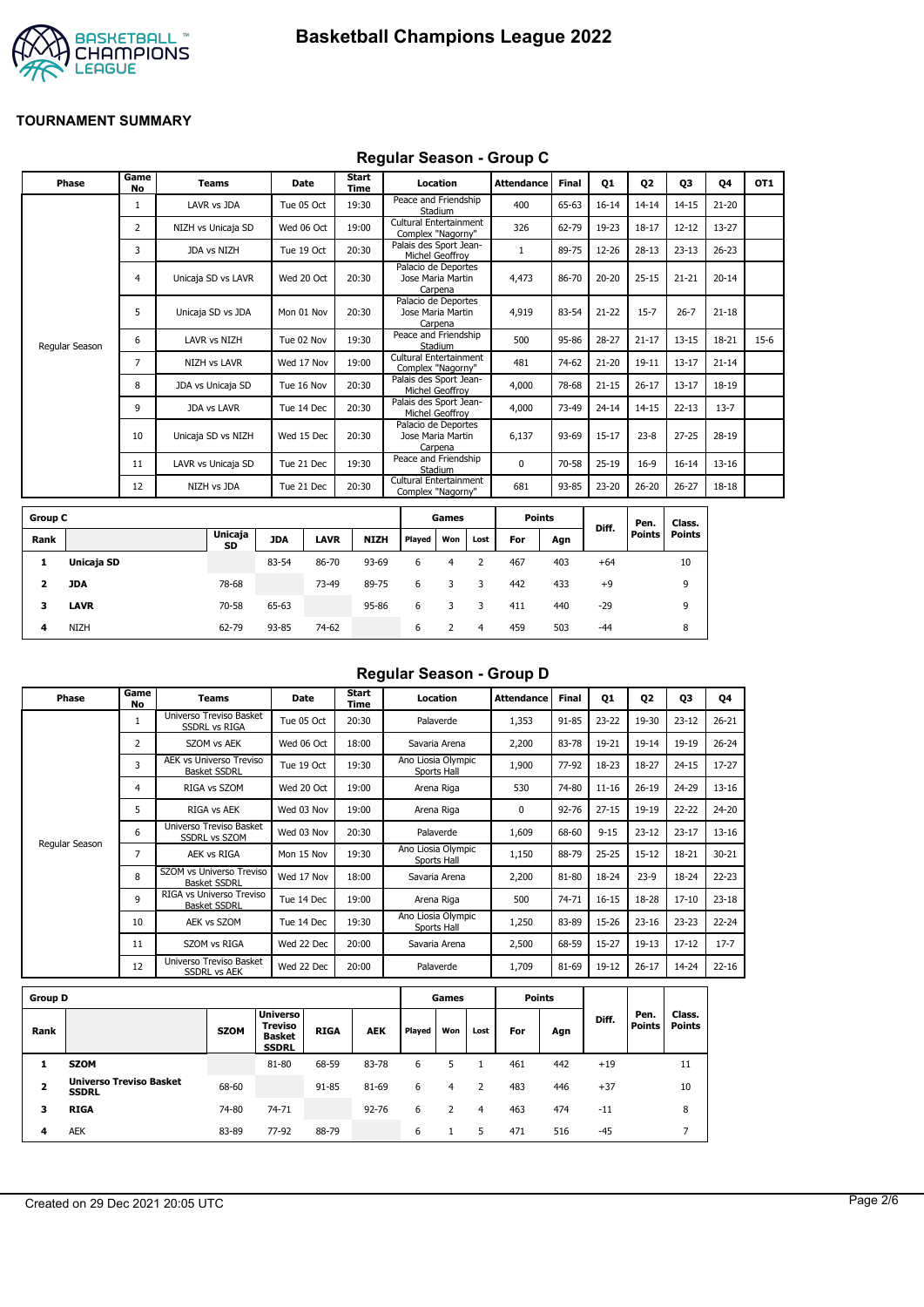

## **Regular Season - Group E**

|                | Phase          | Game<br>No     | <b>Teams</b>        |             | <b>Date</b> | Start<br>Time |                   | Location |                | <b>Attendance</b> | <b>Final</b> | 01        | <b>Q2</b>     | 03            | Q4        |
|----------------|----------------|----------------|---------------------|-------------|-------------|---------------|-------------------|----------|----------------|-------------------|--------------|-----------|---------------|---------------|-----------|
|                |                | $\mathbf{1}$   | <b>IGOK vs PAOK</b> |             | Tue 05 Oct  | 18:30         | Sportska Dvorana  | Laktaši  |                | 700               | 68-64        | $19-12$   | $7 - 20$      | $17 - 17$     | $25 - 15$ |
|                |                | $\overline{2}$ | <b>GALA vs NYMB</b> |             | Wed 06 Oct  | 21:00         | Sinan Erdem Arena |          |                | 1,200             | 101-85       | $23 - 26$ | 29-22         | $23 - 19$     | $26 - 18$ |
|                |                | 3              | PAOK vs NYMB        |             | Tue 12 Oct  | 19:30         | PAOK Sports Arena |          |                | 1,500             | 83-84        | $11 - 21$ | $24 - 19$     | $23 - 25$     | $25-19$   |
|                |                | 4              | <b>IGOK vs GALA</b> |             | Wed 13 Oct  | 18:30         | Sportska Dvorana  | Laktaši  |                | 1,000             | 85-89        | 17-27     | $27 - 25$     | $23 - 16$     | 18-21     |
|                |                | 5              | PAOK vs GALA        |             | Mon 25 Oct  | 19:30         | PAOK Sports Arena |          |                | 2,500             | 81-74        | 12-24     | $21 - 12$     | $22 - 17$     | $26 - 21$ |
|                |                | 6              | NYMB vs IGOK        |             | Tue 26 Oct  | 18:30         | Kralovka Arena    |          |                | 1,370             | 86-82        | $16 - 14$ | $30 - 21$     | 18-31         | $22 - 16$ |
|                | Regular Season | 7              | <b>GALA vs IGOK</b> |             | Tue 09 Nov  | 20:00         | Sinan Erdem Arena |          |                | 1,516             | 82-74        | 15-19     | $19 - 15$     | $26 - 25$     | $22 - 15$ |
|                |                | 8              | <b>NYMB vs PAOK</b> |             | Tue 09 Nov  | 18:30         | Kralovka Arena    |          |                | 1,790             | $71 - 75$    | $21 - 21$ | $19 - 16$     | $21 - 12$     | $10 - 26$ |
|                |                | 9              | <b>IGOK vs NYMB</b> |             | Tue 07 Dec  | 18:30         | Sportska Dvorana  | Laktaši  |                | 400               | 76-69        | $26 - 25$ | $13 - 19$     | $23 - 8$      | $14 - 17$ |
|                |                | 10             | <b>GALA vs PAOK</b> |             | Wed 08 Dec  | 20:00         | Sinan Erdem Arena |          |                | 3,273             | 87-75        | 28-22     | $20 - 18$     | $28 - 18$     | $11 - 17$ |
|                |                | 11             | NYMB vs GALA        |             | Wed 22 Dec  | 18:30         | Kralovka Arena    |          |                | 973               | 86-92        | 22-26     | $23 - 20$     | 19-29         | $22 - 17$ |
|                |                | 12             | PAOK vs IGOK        |             | Wed 29 Dec  | 19:30         | PAOK Sports Arena |          |                | 1,200             | 64-75        | $18 - 17$ | 19-21         | $8 - 23$      | 19-14     |
| <b>Group E</b> |                |                |                     |             |             |               |                   | Games    |                | <b>Points</b>     |              |           | Pen.          | Class.        |           |
| Rank           |                |                | <b>GALA</b>         | <b>IGOK</b> | <b>PAOK</b> | <b>NYMB</b>   | Played            | Won      | Lost           | For               | Agn          | Diff.     | <b>Points</b> | <b>Points</b> |           |
| 1              | <b>GALA</b>    |                |                     | 82-74       | 87-75       | 101-85        | 6                 | 5        | $\mathbf{1}$   | 525               | 486          | $+39$     |               | 11            |           |
| 2              | <b>IGOK</b>    |                | 85-89               |             | 68-64       | 76-69         | 6                 | 3        | 3              | 460               | 454          | $+6$      |               | 9             |           |
| 3              | <b>PAOK</b>    |                | 81-74               | 64-75       |             | 83-84         | 6                 | 2        | $\overline{4}$ | 442               | 459          | $-17$     |               | 8             |           |
| 4              | <b>NYMB</b>    |                | 86-92               | 86-82       | 71-75       |               | 6                 | 2        | 4              | 481               | 509          | $-28$     |               | 8             |           |

#### **Regular Season - Group F**

| Phase          | Game<br>No     | Teams               | Date       | Start<br>Time | Location                     | <b>Attendance</b> | <b>Final</b> | Q1        | Q <sub>2</sub> | Q <sub>3</sub> | 04        | OT <sub>1</sub> |
|----------------|----------------|---------------------|------------|---------------|------------------------------|-------------------|--------------|-----------|----------------|----------------|-----------|-----------------|
|                |                | TOFA vs OOST        | Tue 05 Oct | 19:00         | Tofas Nilüfer Spor<br>Salonu | 700               | $92 - 83$    | $29-16$   | $20 - 22$      | $27 - 22$      | $16 - 23$ |                 |
|                | $\overline{2}$ | SIG vs KALE         | Wed 06 Oct | 20:30         | Rhenus Sport                 | 3,025             | $75 - 73$    | 19-24     | $22 - 12$      | $17 - 17$      | 17-20     |                 |
|                | 3              | OOST vs SIG         | Mon 11 Oct | 20:00         | Versluys   Dôme              | 901               | $77 - 83$    | $15 - 14$ | $23 - 25$      | 19-28          | $20 - 16$ |                 |
|                | 4              | <b>TOFA vs KALE</b> | Tue 12 Oct | 19:00         | Tofas Nilüfer Spor<br>Salonu | 0                 | $77 - 81$    | $25 - 18$ | $15-22$        | $18 - 22$      | 19-19     |                 |
|                | 5              | SIG vs TOFA         | Tue 26 Oct | 20:30         | Rhenus Sport                 | 4,425             | 74-76        | $13 - 25$ | $21 - 15$      | $21 - 20$      | 19-16     |                 |
|                | 6              | KALE vs OOST        | Tue 26 Oct | 19:00         | Saku Suurhall                | 834               | 85-87        | $25-19$   | $21 - 16$      | 19-18          | $10 - 22$ | $10 - 12$       |
| Regular Season | 7              | <b>TOFA vs SIG</b>  | Wed 10 Nov | 20:00         | Tofas Nilüfer Spor<br>Salonu | 794               | 85-75        | $27 - 15$ | 19-20          | $17 - 27$      | $22 - 13$ |                 |
|                | 8              | <b>OOST vs KALE</b> | Wed 10 Nov | 20:00         | Versluys   Dôme              | 1,001             | 99-66        | $25 - 22$ | $24 - 12$      | $26 - 16$      | $24 - 16$ |                 |
|                | 9              | <b>KALE vs SIG</b>  | Tue 07 Dec | 19:00         | Saku Suurhall                | 608               | 86-93        | 22-30     | $16 - 17$      | $21 - 18$      | $27 - 28$ |                 |
|                | 10             | <b>OOST vs TOFA</b> | Wed 08 Dec | 20:00         | Versluys   Dôme              | 20                | 78-83        | $19 - 10$ | 13-31          | $30 - 21$      | $16 - 21$ |                 |
|                | 11             | <b>KALE vs TOFA</b> | Tue 21 Dec | 20:00         | Saku Suurhall                | 408               | 72-70        | $21 - 15$ | $20 - 18$      | $11 - 21$      | $20 - 16$ |                 |
|                | 12             | SIG vs OOST         | Tue 21 Dec | 20:30         | Rhenus Sport                 | 4,527             | 91-92        | $25 - 25$ | $24 - 25$      | $13 - 23$      | $29-19$   |                 |

| <b>Group F</b> |             |             |            |             |             |        | Games |      | <b>Points</b> |     |       | Pen.          | Class.        |
|----------------|-------------|-------------|------------|-------------|-------------|--------|-------|------|---------------|-----|-------|---------------|---------------|
| Rank           |             | <b>TOFA</b> | <b>SIG</b> | <b>OOST</b> | <b>KALE</b> | Played | Won   | Lost | For           | Agn | Diff. | <b>Points</b> | <b>Points</b> |
|                | <b>TOFA</b> |             | 85-75      | $92 - 83$   | $77 - 81$   | 6      | 4     |      | 483           | 463 | $+20$ |               | 10            |
| 2              | <b>SIG</b>  | 74-76       |            | 91-92       | $75 - 73$   | 6      |       | 3    | 491           | 489 | $+2$  |               | 9             |
| з              | <b>OOST</b> | 78-83       | $77 - 83$  |             | 99-66       | 6      |       | 3    | 516           | 500 | $+16$ |               | 9             |
| 4              | <b>KALE</b> | 72-70       | 86-93      | 85-87       |             | 6      |       | 4    | 463           | 501 | $-38$ |               | 8             |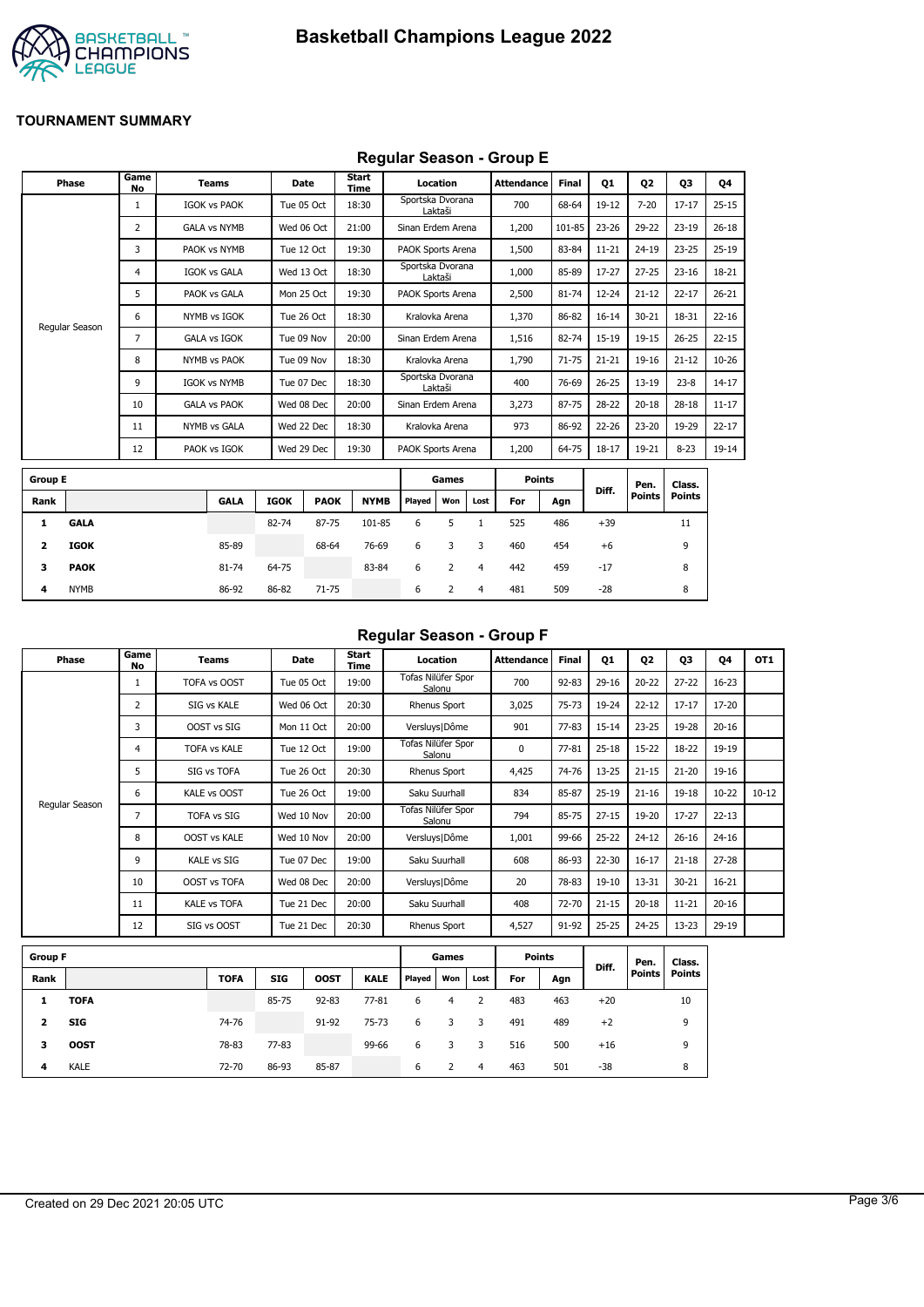

## **Regular Season - Group G**

| <b>Phase</b>     | Game<br>No | <b>Teams</b>        | Date        |            | <b>Start</b><br>Time |                                               | Location       |      | <b>Attendance</b> | <b>Final</b>   | <b>Q1</b> | 02            | Q3            | 04        | OT <sub>1</sub> | OT <sub>2</sub> |
|------------------|------------|---------------------|-------------|------------|----------------------|-----------------------------------------------|----------------|------|-------------------|----------------|-----------|---------------|---------------|-----------|-----------------|-----------------|
|                  |            | <b>BRIN vs HOLO</b> | Wed 06 Oct  |            | 20:30                | Palazzetto dello Sport<br>"Elio Pentassuglia" |                |      | 1,000             | 61-88          | $9 - 29$  | $13 - 20$     | $17 - 21$     | $22 - 18$ |                 |                 |
|                  | 2          | CLUJ vs DSK         | Tue 05 Oct  |            | 19:30                |                                               | <b>BTarena</b> |      | 1,650             | 66-60          | $14 - 21$ | $18 - 10$     | $21 - 16$     | $13 - 13$ |                 |                 |
|                  | 3          | <b>BRIN vs CLUJ</b> | Mon 18 Oct  |            | 20:30                | Palazzetto dello Sport<br>"Elio Pentassuglia" |                |      | 1,500             | $71 - 76$      | 15-18     | $14 - 12$     | $12 - 17$     | 30-29     |                 |                 |
|                  | 4          | DSK vs HOLO         | Tue 07 Dec  |            | 20:00                | Volkswagen Arena                              |                |      | 0                 | 86-79          | 18-23     | $22 - 19$     | $26 - 14$     | $20 - 23$ |                 |                 |
|                  | 5.         | <b>HOLO vs CLUJ</b> | Wed 03 Nov  |            | 19:45                | Holon Toto Arena                              |                |      | 0                 | 78-68          | 22-20     | $15 - 16$     | $21 - 19$     | $20 - 13$ |                 |                 |
|                  | 6          | <b>DSK vs BRIN</b>  | Wed 03 Nov  |            | 20:00                | Volkswagen Arena                              |                |      | 750               | 82-76          | $22 - 27$ | $22 - 21$     | $19-13$       | 19-15     |                 |                 |
| Regular Season   | 7          | <b>BRIN vs DSK</b>  | Tue 16 Nov  |            | 20:30                | Palazzetto dello Sport<br>"Elio Pentassuglia" |                |      | 1,400             | 82-73          | $22 - 16$ | 19-27         | $20 - 8$      | $21 - 22$ |                 |                 |
|                  | 8          | CLUJ vs HOLO        | Wed 17 Nov  |            | 19:30                |                                               | <b>BTarena</b> |      | $\mathbf 0$       | 106-<br>101    | 17-24     | $20 - 22$     | $20 - 15$     | $26 - 22$ | $11 - 11$       | $12 - 7$        |
|                  | 9          | <b>HOLO vs DSK</b>  | Wed 15 Dec  |            | 21:00                | Holon Toto Arena                              |                |      | 0                 | 64-57          | 15-19     | $12 - 10$     | $22 - 13$     | $15 - 15$ |                 |                 |
|                  | 10         | <b>CLUJ vs BRIN</b> | Wed 15 Dec  |            | 19:00                |                                               | <b>BTarena</b> |      | 4,112             | 104-94         | 28-19     | $27 - 29$     | 28-26         | $21 - 20$ |                 |                 |
|                  | 11         | <b>HOLO vs BRIN</b> | Wed 22 Dec  |            | 19:00                | Holon Toto Arena                              |                |      | $\mathbf 0$       | 84-80          | $30 - 16$ | 17-20         | $21 - 22$     | $16 - 22$ |                 |                 |
|                  | 12         | DSK vs CLUJ         | Wed 22 Dec  |            | 20:00                | Volkswagen Arena                              |                |      | 1,470             | $101 -$<br>103 | 24-26     | $25 - 25$     | $29 - 18$     | 23-34     |                 |                 |
| <b>Group G</b>   |            |                     |             |            |                      |                                               | Games          |      | <b>Points</b>     |                |           | Pen.          | Class.        |           |                 |                 |
| Rank             |            | <b>CLUJ</b>         | <b>HOLO</b> | <b>DSK</b> | <b>BRIN</b>          | Played                                        | Won            | Lost | For               | Agn            | Diff.     | <b>Points</b> | <b>Points</b> |           |                 |                 |
| <b>CLUJ</b><br>1 |            |                     | 106-101     | 66-60      | 104-94               | 6                                             | 5              |      | 523               | 505            | $+18$     |               | 11            |           |                 |                 |

| Regular Season - Group H |  |  |
|--------------------------|--|--|
|                          |  |  |

| Phase          | Game<br>No | Teams                 | Date       | Start<br>Time | Location                              | <b>Attendance</b> | <b>Final</b> | Q1        | Q <sub>2</sub> | Q3        | Q4        | OT <sub>1</sub> | OT <sub>2</sub> |
|----------------|------------|-----------------------|------------|---------------|---------------------------------------|-------------------|--------------|-----------|----------------|-----------|-----------|-----------------|-----------------|
|                |            | <b>BURG vs BESIK</b>  | Mon 04 Oct | 20:30         | Pabellon Multiusos<br>Coliseum Burgos | 7,415             | 82-74        | $21 - 20$ | $23 - 23$      | $14 - 15$ | $24 - 16$ |                 |                 |
|                | 2          | <b>OLDEN vs VILN</b>  | Wed 06 Oct | 20:00         | <b>EWE Arena</b>                      | 2,836             | 76-72        | $16 - 18$ | $21 - 20$      | $21 - 21$ | $18 - 13$ |                 |                 |
|                | 3          | <b>VILN vs BURG</b>   | Tue 19 Oct | 19:30         | Avia Solutions Group<br>Arena         | 2,632             | 87-69        | $22 - 17$ | $27 - 13$      | $17 - 22$ | $21 - 17$ |                 |                 |
|                | 4          | <b>OLDEN VS BESIK</b> | Tue 19 Oct | 20:00         | <b>EWE Arena</b>                      | 3,000             | 81-83        | $31 - 25$ | $21 - 17$      | $13 - 25$ | $16 - 16$ |                 |                 |
|                | 5          | <b>BESIK vs VILN</b>  | Tue 02 Nov | 20:00         | Besiktas Akatlar Arena                | 500               | 82-79        | $22 - 6$  | $22 - 21$      | $11 - 21$ | 14-21     | $5-5$           | $8 - 5$         |
|                | 6          | <b>BURG vs OLDEN</b>  | Tue 02 Nov | 20:30         | Pabellon Multiusos<br>Coliseum Burgos | 6,819             | 92-80        | $24 - 24$ | $16 - 18$      | $33 - 17$ | 19-21     |                 |                 |
| Regular Season | 7          | <b>VILN vs BESIK</b>  | Wed 17 Nov | 19:30         | Avia Solutions Group<br>Arena         | 4,121             | 82-69        | $20 - 14$ | $21 - 22$      | $22 - 15$ | 19-18     |                 |                 |
|                | 8          | <b>OLDEN vs BURG</b>  | Wed 17 Nov | 20:00         | <b>EWE Arena</b>                      | 3,157             | 72-85        | $25 - 14$ | $14 - 17$      | $16 - 24$ | 17-30     |                 |                 |
|                | 9          | <b>VILN vs OLDEN</b>  | Mon 13 Dec | 19:30         | Avia Solutions Group<br>Arena         | 4,836             | 71-69        | 19-17     | $22 - 16$      | $17 - 18$ | $13 - 18$ |                 |                 |
|                | 10         | <b>BESIK vs BURG</b>  | Tue 14 Dec | 20:00         | Besiktas Akatlar Arena                | 568               | 75-82        | 18-21     | $24 - 25$      | 18-19     | $15 - 17$ |                 |                 |
|                | 11         | <b>BURG vs VILN</b>   | Tue 21 Dec | 18:00         | Pabellon Multiusos<br>Coliseum Burgos | 5,213             | 77-84        | $21 - 17$ | $22 - 26$      | $15 - 23$ | $19 - 18$ |                 |                 |
|                | 12         | <b>BESIK vs OLDEN</b> | Tue 21 Dec | 20:00         | Besiktas Akatlar Arena                | 385               | 88-72        | $21 - 19$ | 18-18          | $18 - 17$ | $31 - 18$ |                 |                 |

| <b>Group H</b> |              |             |             |              |              | Games  |     |      | <b>Points</b> |     |       | Pen.   | Class.        |
|----------------|--------------|-------------|-------------|--------------|--------------|--------|-----|------|---------------|-----|-------|--------|---------------|
| Rank           |              | <b>VILN</b> | <b>BURG</b> | <b>BESIK</b> | <b>OLDEN</b> | Played | Won | Lost | For           | Agn | Diff. | Points | <b>Points</b> |
|                | <b>VILN</b>  |             | 87-69       | 82-69        | $71-69$      | 6      | 4   |      | 475           | 442 | $+33$ |        | 10            |
| 2              | <b>BURG</b>  | 77-84       |             | 82-74        | $92 - 80$    | 6      | 4   |      | 487           | 472 | $+15$ |        | 10            |
| 3              | <b>BESIK</b> | 82-79       | 75-82       |              | 88-72        | 6      | 3   | 3    | 471           | 478 | $-7$  |        | 9             |
| 4              | <b>OLDEN</b> | 76-72       | $72 - 85$   | 81-83        |              | 6      |     | 5    | 450           | 491 | $-41$ |        | ∍             |

**2 HOLO** 78-68 64-57 84-80 6 4 2 494 458 +36 10 **3 DSK** 101-103 86-79 82-76 6 2 4 459 470 -11 8 **4** BRIN 71-76 61-88 82-73 6 1 5 464 507 -43 7

| Diff.<br><b>DSQ</b><br><b>Disqualified</b><br>GP<br>Classification<br>Difference<br>Class.<br>Games played<br>W/L<br><b>OTx</b><br>Quarter Time<br>Win/Loss<br>Overtime<br>Qx | Legend : |  |  |  |  |
|-------------------------------------------------------------------------------------------------------------------------------------------------------------------------------|----------|--|--|--|--|
|                                                                                                                                                                               |          |  |  |  |  |
|                                                                                                                                                                               |          |  |  |  |  |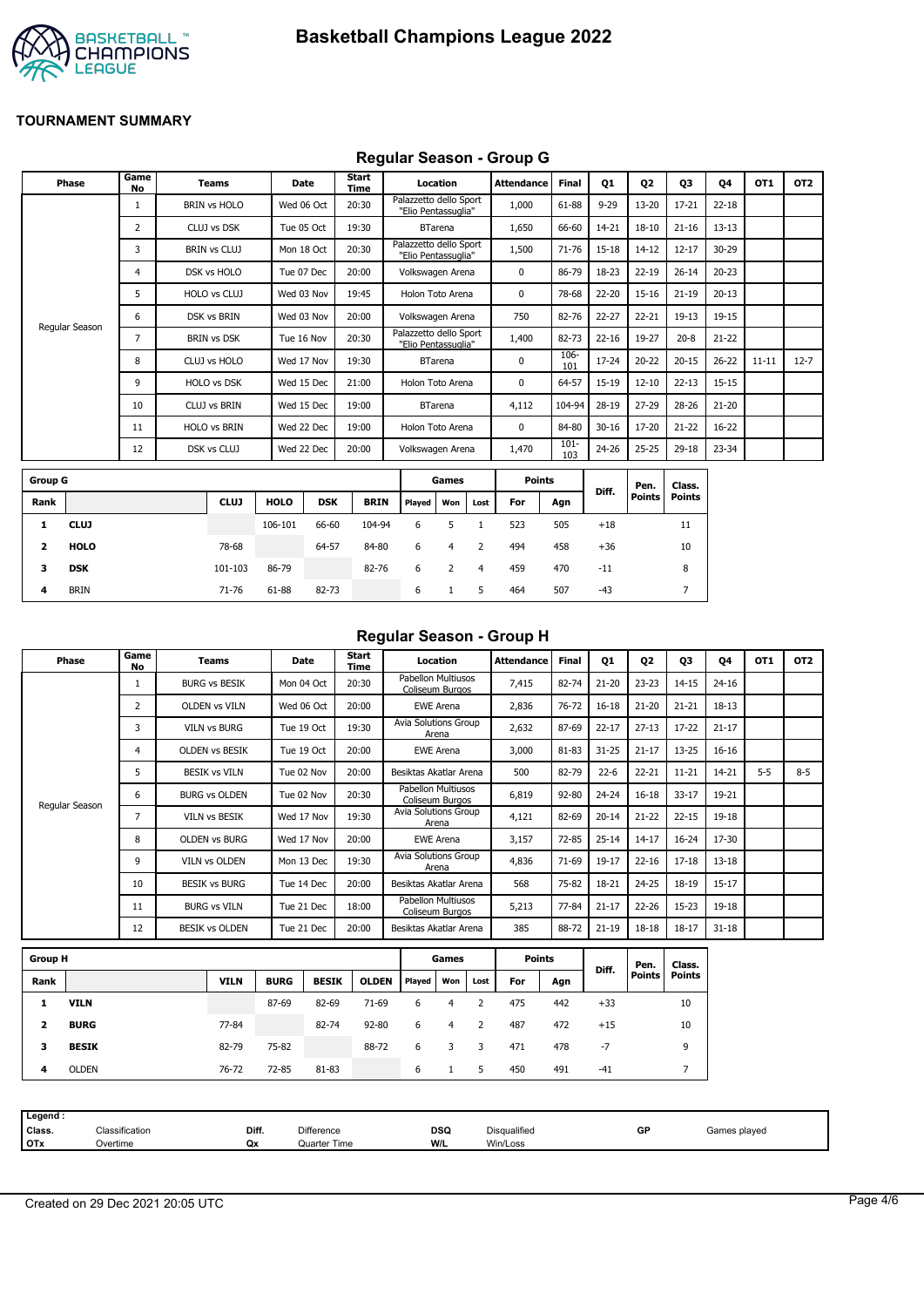